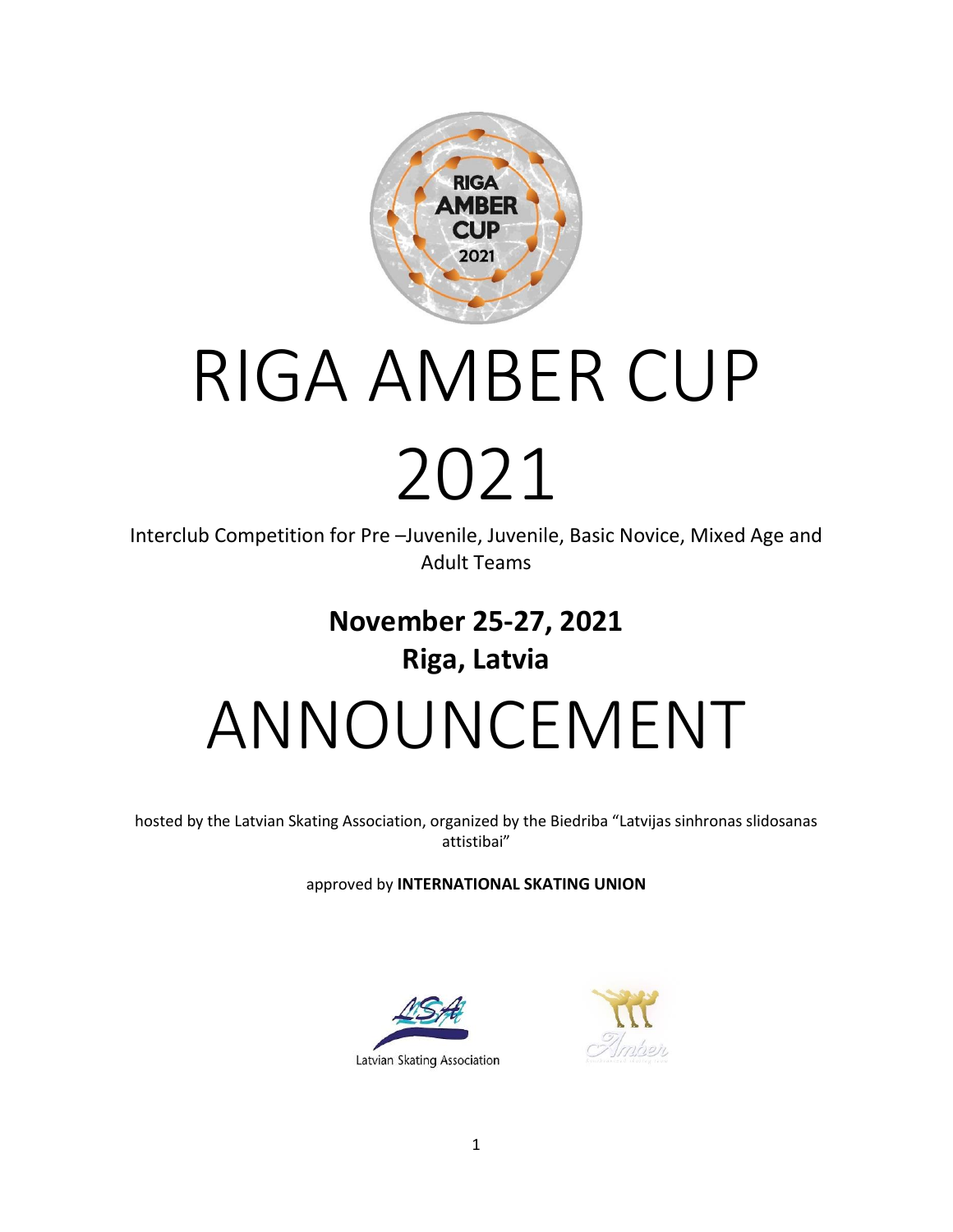| <b>1. EVENT DATA</b><br>Host:<br>Organizer: | Latvian Skating Association (ISU Member Federation)<br>Biedriba "Latvijas sinhronas slidosanas attistibai" (Society "Development of<br>Latvian Synchronized Skating") supported by its club "Amber" |
|---------------------------------------------|-----------------------------------------------------------------------------------------------------------------------------------------------------------------------------------------------------|
| <b>Competition Rink:</b>                    | Kurbads ledus halle - An indoor skating rink, 28 x 58 m, heated. The Competition<br>Rink has capacity for 1500 spectators.                                                                          |
| Address:                                    | Lidlauka iela 37, LV-1063, Riga, Latvia<br>http://www.kurbadshalle.lv/                                                                                                                              |

The Riga Amber Cup 2021 is an ISU listed International Synchronized Skating Competition for Advance Novice, Junior and Senior Teams and an Interclub Competition for Pre-juvenile, Juvenile, Basic Novice, Mixed Age and Adult Teams.

#### **2. GENERAL REGULATIONS**

The Riga Amber Cup 2021 will be conducted in accordance with the ISU Constitution, ISU General Regulations and Special Regulations & Technical Rules for Synchronized Skating as well as all applicable ISU Communications.

Participation in the Riga Amber Cup 2021 is open to all teams who belong to an ISU Member, Rule 130, paragraph 7), that meet the participation, citizenship and residency requirements in Rule 109, 1 and 2 d) and ISU Communication No. 2030 (or any update of this Communication) and qualify with regard to eligibility according to Rule 102, provided the ages fall within the limits specified in Rule 108, paragraph 3.

#### **3. TECHNICAL DATA**

**According to Rule 800 the following has to be noted for all categories**: a Synchronized Skating Team may include both Men and Ladies; each participating team may enter **up to four (4) alternate skaters** on the official Entry Form. Teams of a Member Federation may enter more than one category using different music and different Programs, with a minimum difference of 50% of the skaters. Only those skaters listed on the official Entry Form may skate in the competition.

#### **INTERCLUB-COMPETITION**

| <b>BASIC NOVICE</b>               | A Basic Novice Team shall consist of 12-16 skaters; all Team members must have<br>reached the age of ten (10) and must not have reached the age of fifteen (15)<br>before July 1st 2021.                                                                                                     |
|-----------------------------------|----------------------------------------------------------------------------------------------------------------------------------------------------------------------------------------------------------------------------------------------------------------------------------------------|
| Free Skating:                     | max. 3 min. +/- 10 sec. The requirements for a Well Balanced Program as listed<br>in ISU Communication 2238 and all pertinent ISU Communications. Teams may<br>attempt any level but the highest level that will be called for an element will be<br>one level lower than the highest level. |
| <b>MIXED AGE</b><br>Free Skating: | A Mixed Age Team shall consist of 10-16 skaters, any age<br>3 min. +/- 10 sec. Teams must fulfill the requirements for a Well Balanced<br>Program as listed in ISU Communication 2236 for Mixed Age Teams and all<br>pertinent ISU Communications.                                           |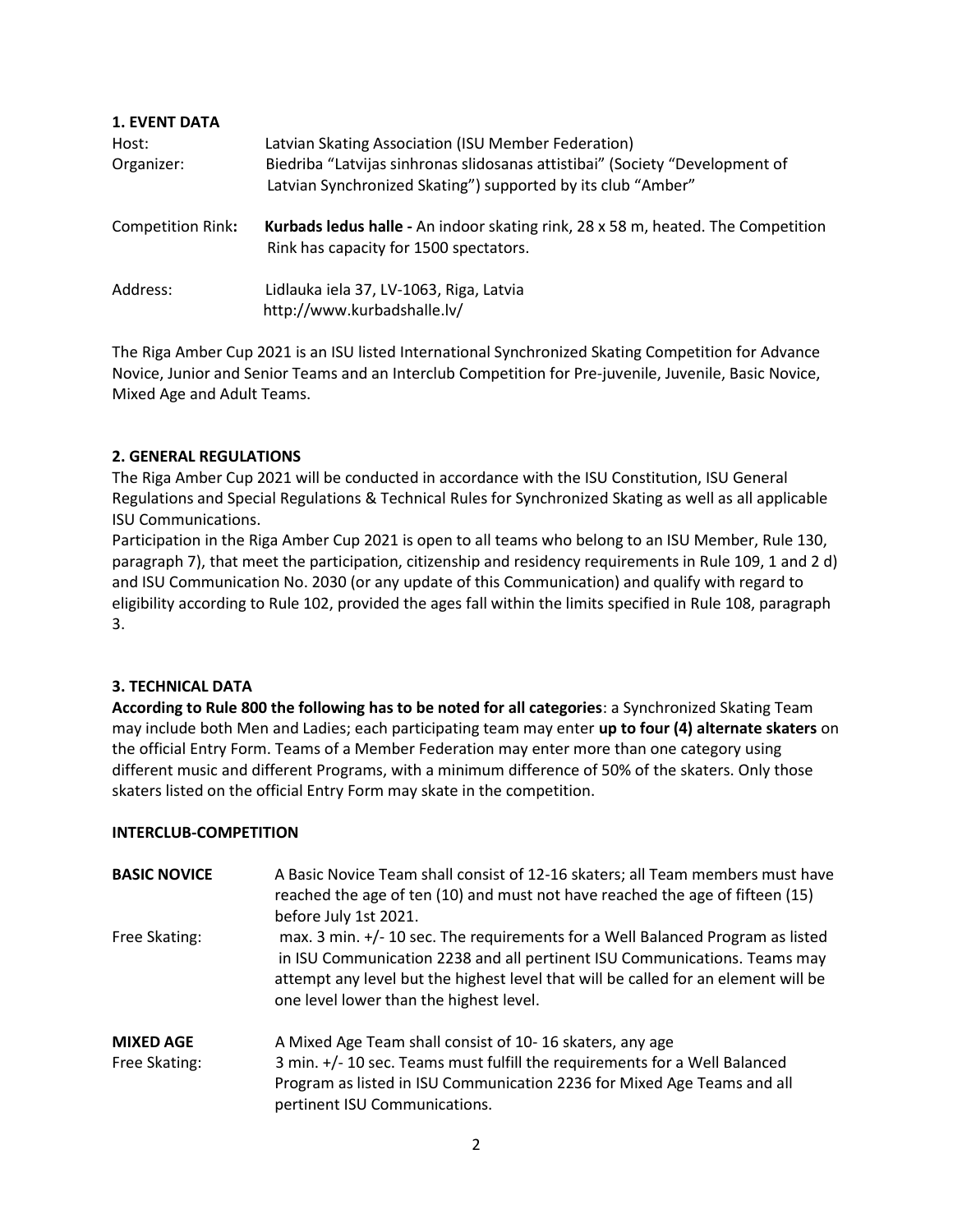**ADULTS** An Adult Team shall consist of 8- 16 skaters, team members must have reached the age of eighteen (18) before 1st of July, 2021. At least 80% of the Team must meet the age category. The rule of 20% / 80% applies to total number of skaters involved

| <b>Total</b>                          | 16 | 15 | 14 | 13 | 12 | 11 | 10 |  |
|---------------------------------------|----|----|----|----|----|----|----|--|
| Minimum number of skaters who meet    | 13 | 12 | 11 | 10 | 10 | a  | 8  |  |
| age criteria                          |    |    |    |    |    |    |    |  |
| Maximum number of skaters outside the | 3  | 3  |    |    |    |    |    |  |
| age criteria                          |    |    |    |    |    |    |    |  |

**Free skating 3 min. +/-10 sec.** Teams must fulfill the requirements for a Well Balanced Program as listed in ISU Communication 2238 for Basic Novice Teams and all pertinent ISU Communications.

**JUVENILE** Team shall consist of 8-16 skaters; Team members must not have reached the age of thirteen (13) before July 1st 2021. At least 80% of the Team must meet the age category. The rule of 20% / 80% applies to total number of skaters involved

| Total                                                 | 16 | 15 | 14 | 13 | 12 | 11 | 10 | 8 |
|-------------------------------------------------------|----|----|----|----|----|----|----|---|
| Minimum number of skaters who meet<br>age criteria    | 13 | 12 | 11 | 10 |    |    | 8  | b |
| Maximum number of skaters outside the<br>age criteria |    |    | 3  |    |    |    |    |   |

**Free Skating:** max. 3 min.  $+/-10$  sec. The requirements for a Well Balanced Program for Basic Novice as listed in ISU Communication 2238 and all pertinent ISU Communications. Maximum element levels may be attempted but the level awarded will be one (1) level lower than the maximum defined in the ISU Technical Rules. The highest Difficulty Group of an Additional Feature may be attempted and will be called as executed

**PRE-JUVENILE** Team shall consist of 8-16 skaters; Team members must not have reached the age of eleven (11) before July 1st 2021. At least 80% of the Team must meet the age category. The rule of 20% / 80% applies to total number of skaters

| Total                                                 | 16 | 15 | 14 | 13 | 12 | 10 | 8 |
|-------------------------------------------------------|----|----|----|----|----|----|---|
| Minimum number of skaters who meet<br>age criteria    | 13 | 12 | 11 | 10 | 10 | 8  | 6 |
| Maximum number of skaters outside the<br>age criteria |    |    |    |    |    |    |   |

**Free Skating:** max. 3 min. +/- 10 sec. The requirements for a Well Balanced Program for Basic novice as listed in ISU Communication 2238 and all pertinent ISU Communications. Teams may attempt any level, but the highest level that will be called for an element will be level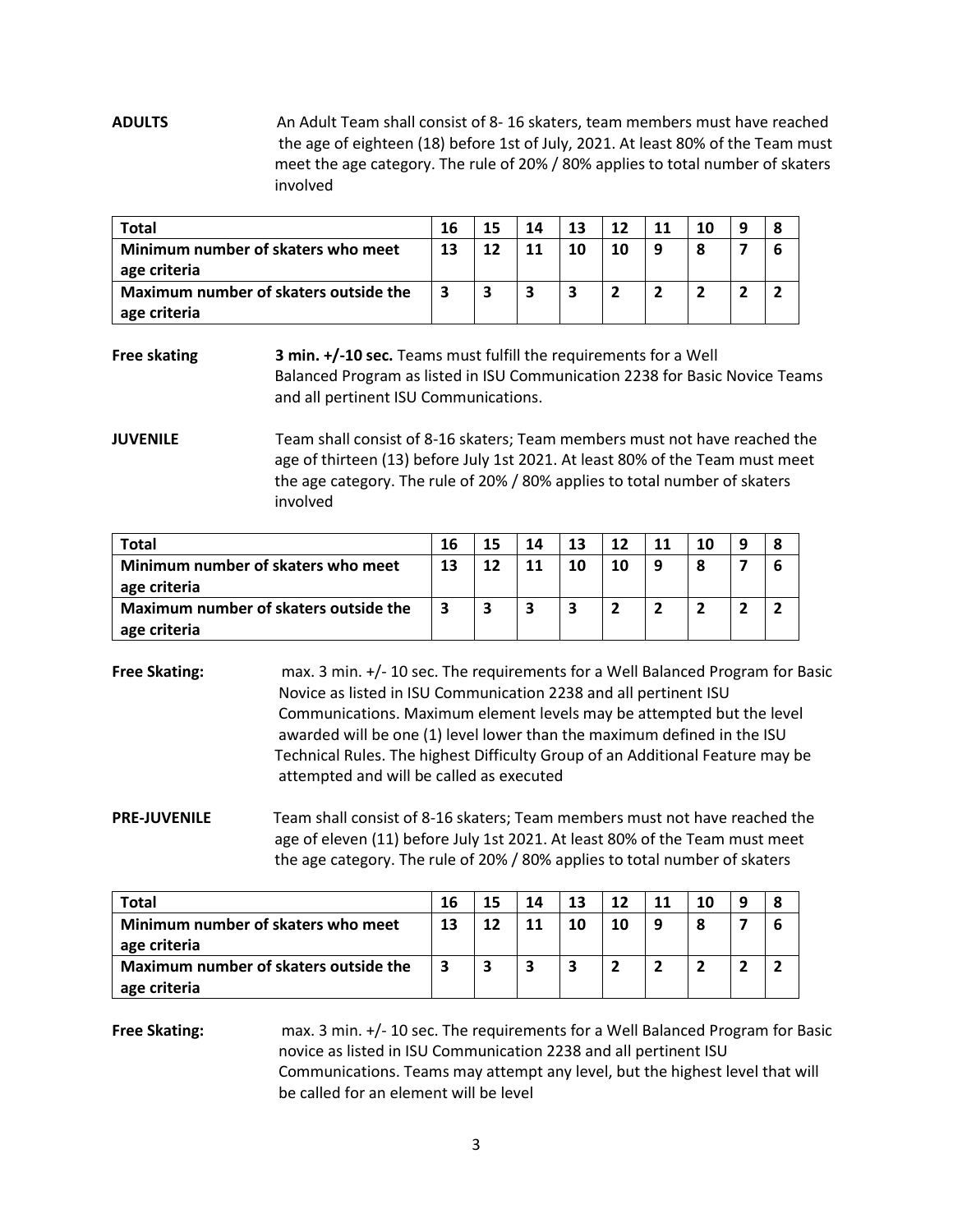#### **4. ENTRIES**

Entries for interclub competition may be submitted by club managers/coaches.

#### **4.1. Entries of Teams**

Entries in each category for the Riga Amber Cup 2021 must reach the Organizing Committee by **October 22, 2021**.

Organizing Committee has right to limit number of participating teams to comply with current local regulations regarding public gatherings due to the COVID-19. Entries will be closed when maximum of participants will be reached.

Entry forms listing all competitors and substitutes must be sent to the Organizing Committee of Riga Amber Cup 2021

#### E-Mail: **rigaambercup@inbox.lv**

- 4.1.1. **Preliminary entries** (by number) must reach the Organizing Committee no later than **October 1 st, 2021**.
	- 4.1.2. **Entry Fee** With the entry to the competition, the entry fee must be paid as follows:

| 450€ |
|------|
| 450€ |
| 450€ |
| 450€ |
| 450€ |
|      |

 Entry fees cannot be refunded in case of withdrawals for any reason, except if competition is cancelled due to COVID -19. Organizers have right to keep up to 30% of entry fee to cover costs.

Entry fees are required at time of final entries (no later than October 22, 2021).

 Please direct your payment to: Bank: "SWEDBANK" BIC (Swift): HABALV22 IBAN: LV44HABA0551039263273 Account Holder: LATVIJAS SINHRONAS SLIDOSANAS ATTISTIBAI BIEDRIBA, Reg. No. 40008229504 Address: Sencu iela 1-29, Riga, LV-1012

**Please attach a team photo to your entry request**; sending digital photos via email would be preferred. Team Photo, Team Press Info and Results may be published on the Internet. Each team taking part in the Riga Amber Cup 2021 acknowledges and consents to these terms.

4.2. **Entries of Official Team Delegations** Each Team is entitled to five (5) additional accreditations for a Team Leader, Coach, Team Personal and Medical Personal.

#### **4.3. Officials**

#### **a) Entries of Judges**

Each participating ISU Member may nominate one (1) Judge, listed on the ISU list of Referees and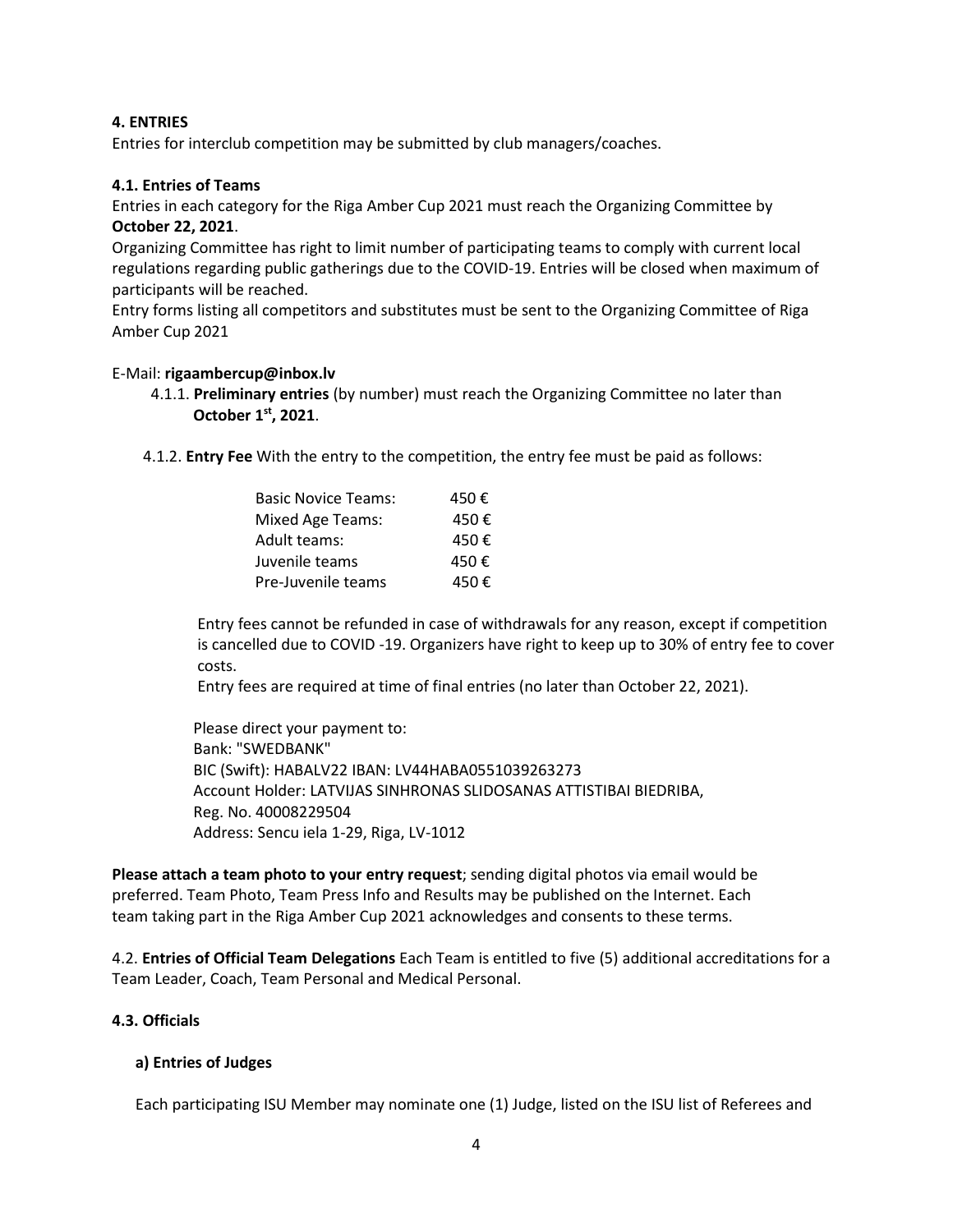Judges for Synchronized Skating, the hosting ISU Member may nominate two (2) Judges. The official Judges' Nomination Form must be sent to the OC of the Riga Amber Cup not later than **October 22, 2021**

#### **b) Referees, Technical Controllers and Technical Specialists**

 will be nominated by the Organizing Committee based on the respective ISU list of Referees and Judges for Synchronized Skating.

 Travel and accommodation will be paid for the technical panel and judges invited by the Organizing Committee as well as the accommodation for the judges sent by the members.

 **Please find a draft of the meeting and competition schedule** for the Official Draw (Starting Order), the Team Leaders Meeting, Initial Judges Meeting, the Judges Round Table Discussions below on **this announcement (preliminary event and meeting schedule)**.

#### **5. MEALS, LODGING AND TRAVEL EXPENSE**

Travel expenses will be reimbursed for Technical Panel Officials (Technical Specialists and Technical Controllers) and Referees only (economy airfare).

DROs, TSs, TCs, Referees and Judges will be picked up from airport Riga or Riga passenger port if OC receives travel information before October 22.

The organizer will provide and cover accommodation for invited Technical Specialists, Technical Controllers, and Referees and nominated Judges from November 25 to November 28. The OC will also provide meals for the Technical Panel, the Referees and the nominated Judges. Meals will be covered from November 25th, starting with Dinner until November 28th, ending with Breakfast.

The rooms for the Technical Panel and nominated Judges will be reserved by the Organizing Committee upon receipt of the entry in the Official Hotel.

Any extra expense incurred by any Official will be the responsibility of that person.

The Official Hotels are also open to teams. Please fill out the Reservation Form and send it to the Organizing Committee.

All Competitors (Teams), Coaches, Team Managers, Team Leaders, Physicians shall bear their own expenses.

#### **6. PRACTICE**

Official Practice will be scheduled on Friday and Saturday morning. A detailed schedule will be provided in November, 1, 2021 depending on the number of entries.

If you come earlier and would like to have additional practice time, please fill out the Additional Practice Form. Additional practice ice time can be booked for Thursday, November 25th. The Application for additional practice you will find at Form 2. The additional practice ice schedule will be compiled in the order the requests reach the Organizing committee and can be checked with the Organizing committee.

#### **7. MUSIC**

MUSIC UPLOAD AND SUBMISSION: Online music submission is the ONLY accepted method to submit program music. The uploaded program music file MUST conform to the following specifications:

- Each program (short/free) must be recorded as one single track and in a separate file.

 - All Teams shall prepare the competition music of excellent quality. Please provide your Competition music in a **MP3-file Format in high quality**, 192 kBits/s or more.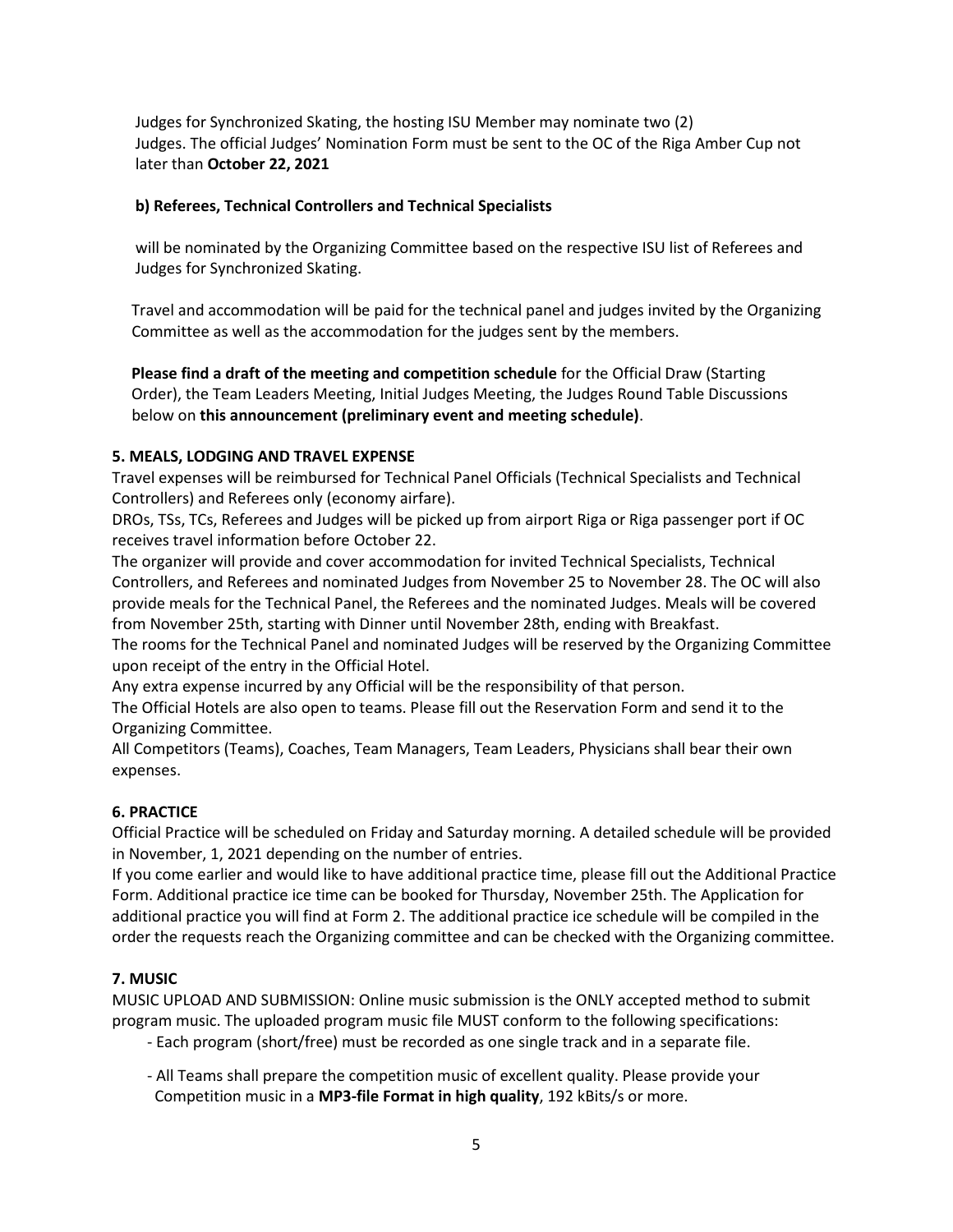- The titles, composers and orchestras of the music used for the Short Program and Free Skating must be listed for each team on the official **Music Information Form** and must be attached to the official Entry Form for Teams.

**Accreditation can only be granted after the complete Music Information together with the music files have been provided.** 

#### **8. REGISTRATION / ACCREDITATION**

#### 8.1. **Accreditation office opening hours**

| Thursday | 09:30 - 20:00 h Official Hotel                |
|----------|-----------------------------------------------|
| Fridav   | 09:30 – End of Competition, Competition Rink  |
| Saturday | 09:30 – End of Competition, Competition Rink. |

 8.2. **Information / Team boxes** Team boxes will be also in the accreditation office in competition rink. Information to the teams are distributed into your team boxes.

#### **8.3. Lost and Found**

The accreditation office is also the place to pick up lost items in case they have been brought back to the Organizing Committee.

#### **9. STARTING ORDER/DRAW**

The starting order will be determined by draw – 2 representatives per Team. The draw will be done at Thursday the 25th of November 2021 and starting order will be published not later than 23.59, November, 25th

#### **10. AWARDS**

Awards will take place right after end of competition. Trophies will be awarded to top three teams of each category.

#### **11. ACCOMODATION**

Organizing committee has agreement with several hotels for special prices. Please contact organizing committee for details.

Transfer service will be provided from official hotels only.

#### **12. TRANSPORTATION**

- 11.1. A shuttle service between the Official Hotels and the Competition Rink will be provided for Judges and Officials on Friday and Saturday free of charge
- 11.2. A shuttle service between Official Hotels and Competition Rink will be provided for Teams per Request (please fill Form 7) and contact OC for details
- 11.3. Teams can enter the premises of the ice rink by own bus. The necessary permit will be provided upon accreditation together with a map indicating permissible parking spots. We kindly ask for your understanding that only marked places may be used as parking spots.
- 11.4. Transfer from Riga Airport, Central railway station and Riga port as well as official hotel can be arranged by filling out Form 7 (travel form) and contacting Organizing Committee.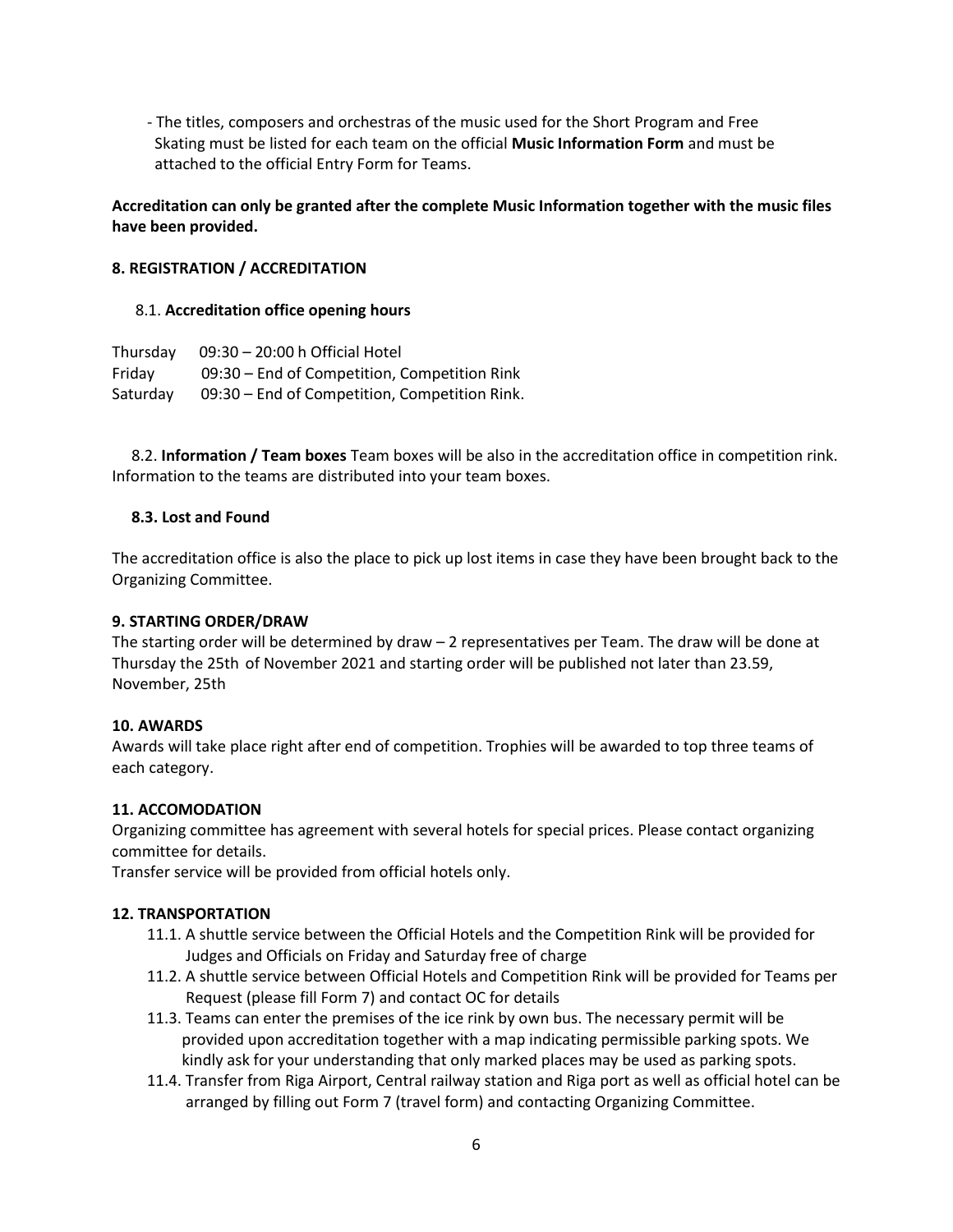#### **13. LIABILITY & INSURANCE**

In accordance with ISU Rule 119, it is the sole responsibility of each member participating in the Riga Amber Cup 2021, to provide health and accident insurance for their athletes, officials and all other members of the Member's Teams. Such insurance must cover full medical attendance and the return to the country of origin of the ill or injured person, as well.

The Latvian Skating Association and the Organizing Committee in connection with Riga Amber Cup 2021 by Competitors and Officials will not take any responsibility or liability with respect to bodily or personal injury or property damage incurred.

However, there will be a Medical Team in the Competition Rink providing emergency medical services for all participants during the competitions and official practices free of charge.

#### **14. MEDICAL INFORMATION**

Each team manager should be able to give important medical information for each skater for use in case of an emergency or accident.

Such information should include but is not limited to the following, and will greatly help local medical and emergency personnel:

• allergies, existing medical conditions (i.e. asthma), current medications, immunizations, blood type, use of glasses, contact lenses, dental appliances

#### **15. COVID 19 INFORMATION**

Riga Amber cup 2021 will be organized according to all requirements and in compliance with the ISU Guidelines for ISU Figure Skating Events during the Covid-19 pandemic

(https://www.isu.org/inside-isu/covid-19)

OC will make all necessary safety arrangements and fulfill all requirements regarding disinfection, mass gatherings, ventilation and people movement arrangements in ice rink. Despite of above mentioned, please be aware that Riga Amber cup 2021 competition may be cancelled at any time if situation with COVID 19 requires it. Also please keep in mind that mask wearing during event inside facilities and Covid-19 tests before and after arrival may be required.

Currently there are restrictions regarding public events in Latvia, but international competitions are allowed (without spectators), no competitors under age of 7 are allowed to take part.

Please follow situation regarding travel restrictions in website: Information for travellers to Latvia on the [provisions for preventing the spread of COVID-](https://www.mfa.gov.lv/en/information-travellers-latvia-provisions-preventing-spread-covid-19)19  $\vert$   $\bar{A}$ rlietu ministrija (mfa.gov.lv)

And

<https://www.spkc.gov.lv/lv/if-returning-toentering-latvia>

Also feel free to contact OC of Riga Amber cup 2021 for details and updates.

#### **16. PUBLICITY VAIVER**

Each individual and/or team, waive any and all rights to financial remuneration or other compensation for the use or reproduction of their image or likeness, or that of their synchronized skating team, and grant permission to use same, as or in publicity prior to, during or following the Riga Amber Cup 2021, in Riga, Latvia.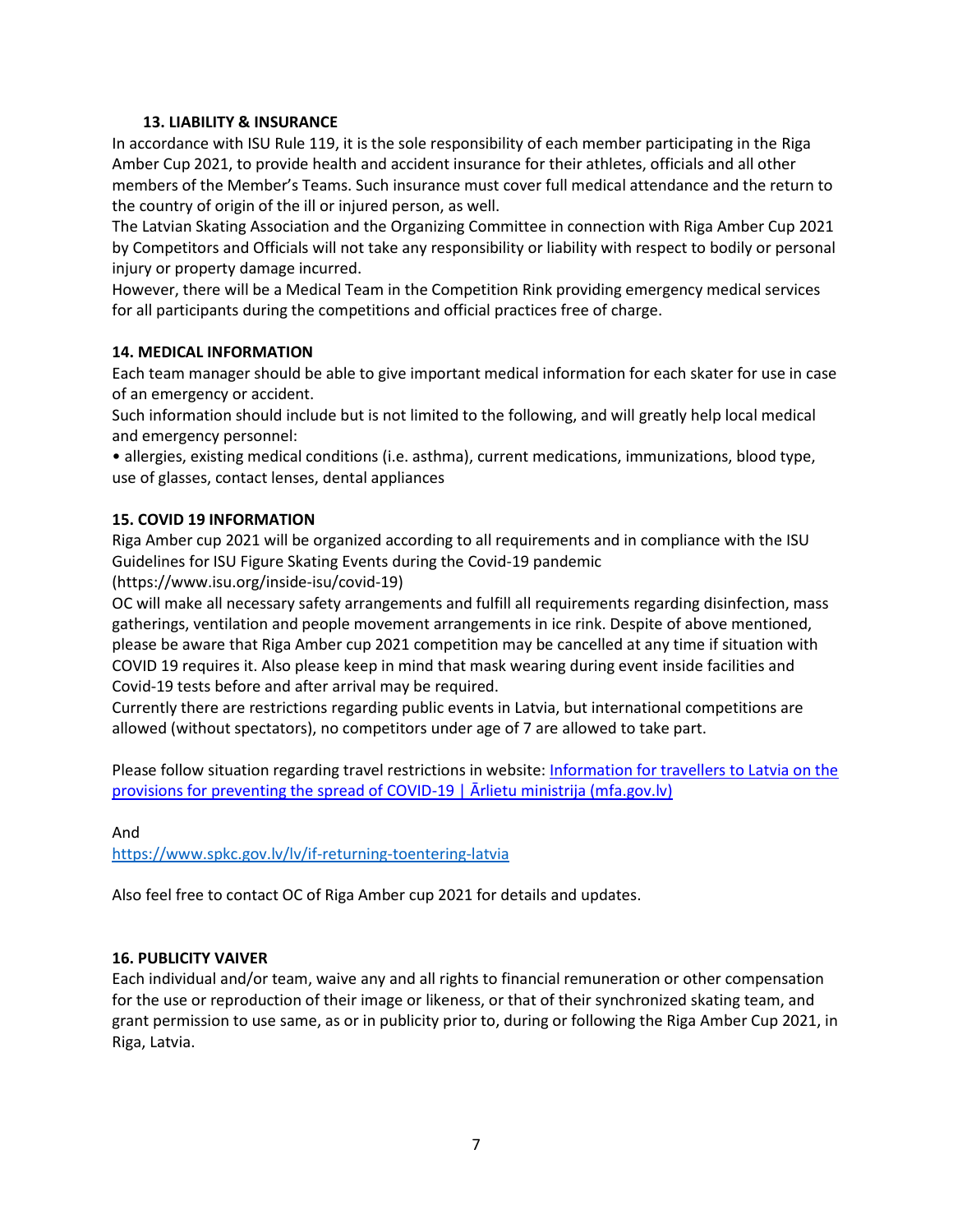**PRELIMINARY EVENT AND MEETING SCHEDULE -** *subject to changes* – final schedule to be published

after closing of entries, on November 1st, 2021.

#### **Thursday, November 25th, 2021**

All day Additional Practice (Additional Practice Rink) All day Accreditation Office open (Official Hotel) 16:00 h Judges Meeting (Official Hotel) 17:00 h Technical Panel Meeting 18:30 h Official Draw **Friday, November 26th, 2021** (Competition Rink) Morning - **Official Practice**  10 min. / Team - Junior (Short Program in Starting Order) 10 min. / Team - Senior (Short Program in Starting Order) Afternoon - **COMPETITION**  Junior Short Program Senior Short Program **Saturday, November 27th, 2021** (Competition Rink) Morning - **Official Practice**  12 min /Team – Pre-Juvenile (Free Skating in Starting Order) 12 min /Team – Juvenile (Free Skating in Starting Order) 12 min /Team – Basic Novice (Free Skating in Starting Order) 12 min /Team – Adults (Free Skating in Starting Order) 12 min /Team – Mixed Age (Free Skating in Starting Order) 12 min. / Team – Advanced Novice (Free Skating in Starting Order) 12 min. /Team - Junior Teams (Free Skating in Starting Order) 12 min. /Team - Senior Teams (Free Skating in Starting Order) Afternoon - **COMPETITION**  Pre – Juvenile Free Skating Juvenile Free Skating Basic Novice Free Skating Adults Free Skating Mixed Age Free Skating Advanced Novice Free Skating Junior Free Skating Senior Free Skating Award Ceremony **Saturday, November 27th, 2021** After competition **RTD** for Advance Novice, Junior and Senior events **Sunday, November 28th, 2021** Departures